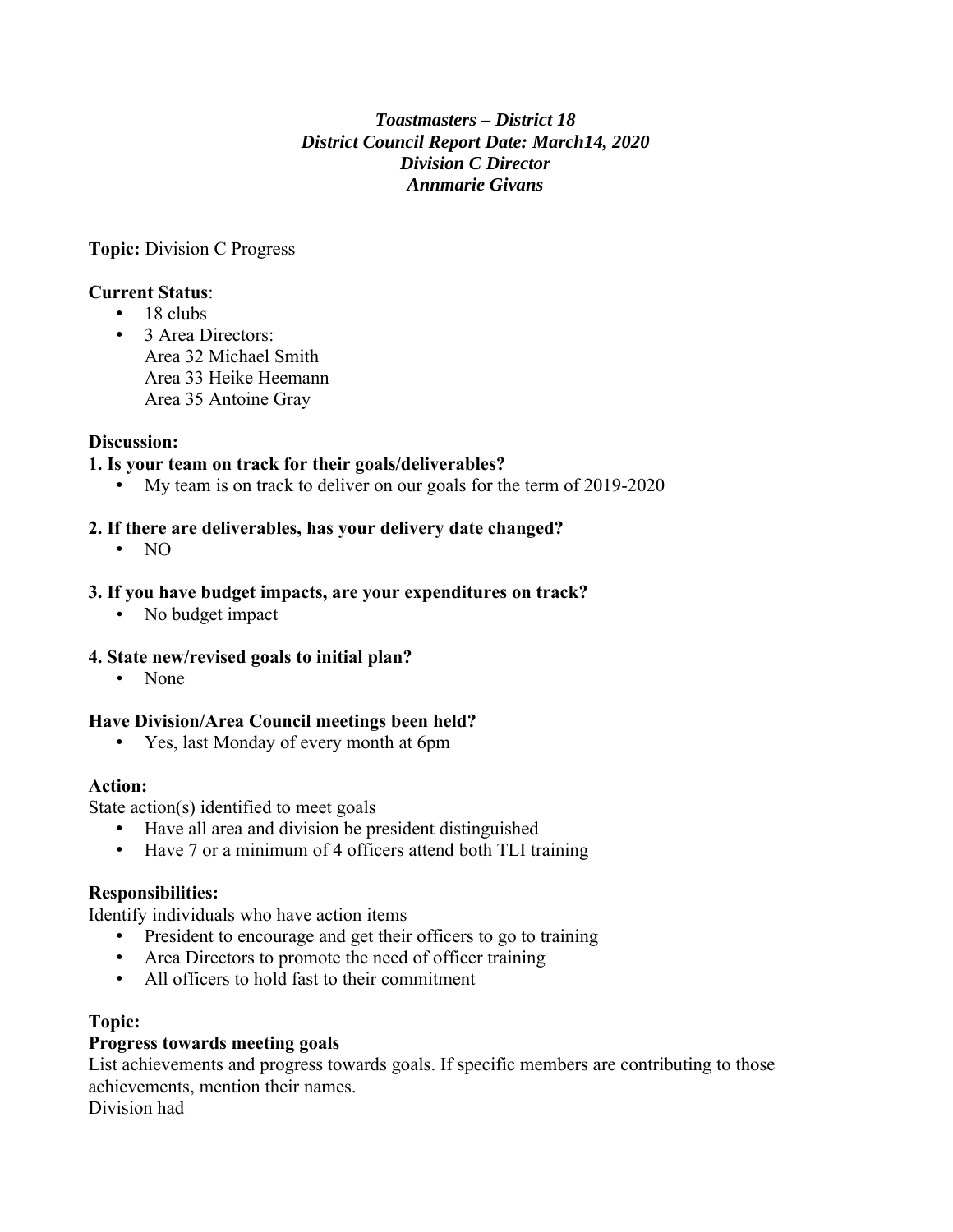# **Area 32**

Out of 7 clubs, 5 participated in TLI training, 2 met goals, 2 no participation and 3 fell short. Global Transformers and Northtrop Grumman Gavaliers had 5 officers each. Meadeator had 3 officers, MD Pro (new club) had 2 officers and Emerson had 1 officer trained (This is a major accomplishment in this area from last year)

## **Area 33**

Out of 6 clubs-4 participated and met goals (Kriticos, Chesapeake, Voicemaster and Glen Burnie) Kriticos is the only club that had all 7 officers trained in second half.

2 clubs-Allegis and Geeks That Speaks did not participated.

# **Area 35**

Out of 6 clubs-Asburry, Phase II, ToSP and Hydro-Sonics had 7 officers, Annapolis had 4. and DLS had no participation

# **Highlight those things that made progress possible**

- club coach, mentorship, active presence of area and division directors in club meetings and events.
- Division monthly newsletter, keeping members inform and updated. Area DEC meeting where we discuss challenges and support each other.

List actions to meet scheduled/targeted achievements Identify individuals who have action items

# **Topic:**

## **Issues affecting progress**

List delays and problems

- Time Management, keeping Commitments
- Non-Compliance to Toastmasters Curriculum Structure-(this is not being addressed by the TRIO to these specific clubs)

Address schedule implications.

Identify issues that are causing delays or impeding progress

Some clubs are not into being apart of Toastmasters structure, they want to do their own thing therefore impeding the progress of the other clubs, area, division and district as they try to meet their DCP goals. These lagging clubs affect the final outcome of being a distinguished area, division and district.

Explain why problem was not anticipated

- Non-compliance has been an ongoing inherited problem throughout the years in Toastmasters within several clubs. The issues has not been dealt with and when we try to deal with it we are undermined by you all.
- It was anticipated and worked on, but it's only so much we can do especially when the club leaders and or members already been given the go-ahead to don't have to participate from higher up's.